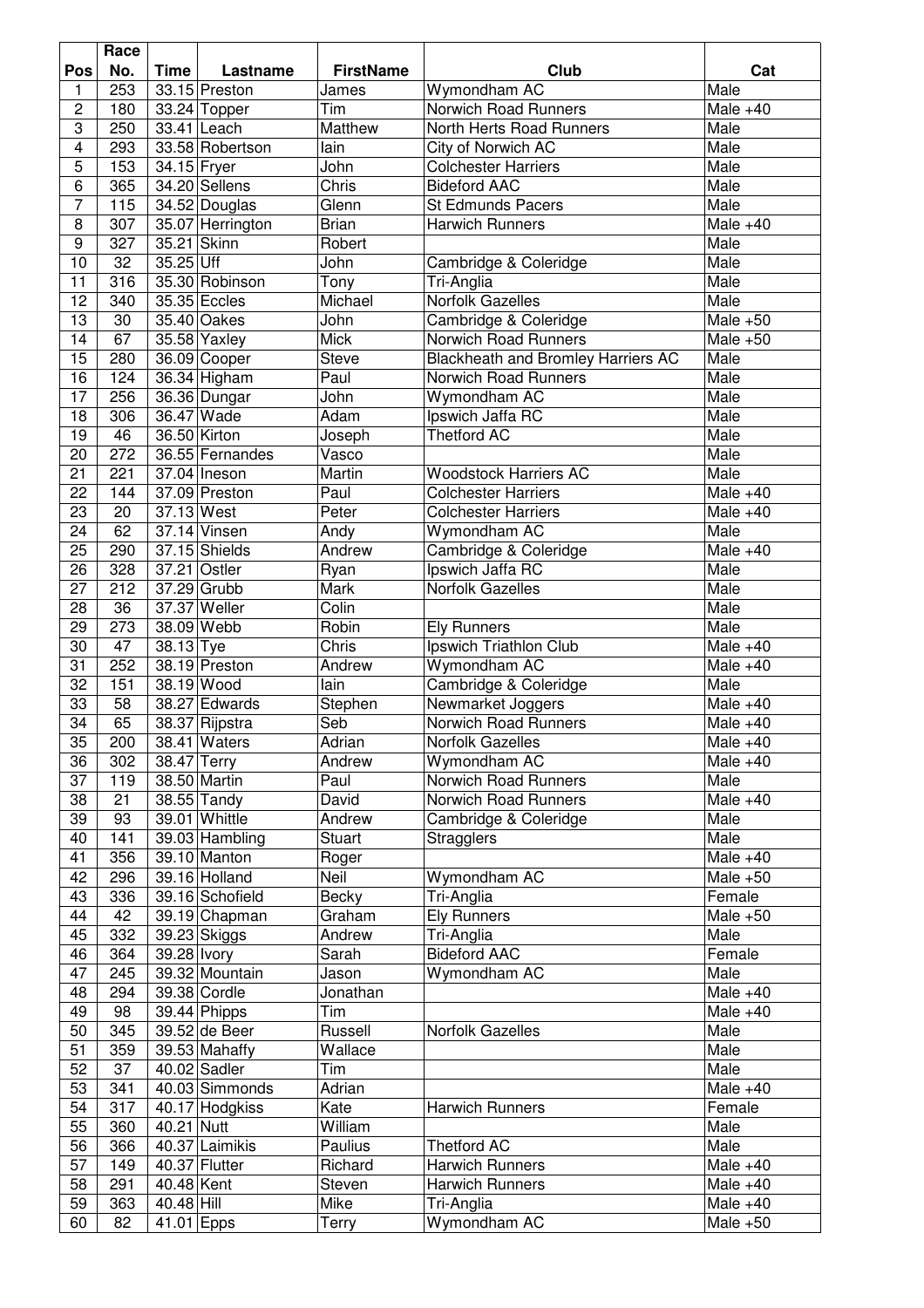| 61              | 8              | 41.10 Piper |                                | Richard                |                                    | Male $+40$                     |
|-----------------|----------------|-------------|--------------------------------|------------------------|------------------------------------|--------------------------------|
| 62              | 69             |             | 41.11 Grant                    | Helen                  | Cambridge & Coleridge              | Female +40                     |
| 63              | 299            |             | 41.12 Bradford                 | lan                    | <b>St Edmunds Pacers</b>           | Male                           |
| 64              | 284            |             | 41.23 Goodchild                | Andrew                 | Tri-Anglia                         | Male $+40$                     |
| 65              | 287            |             | 41.32 Baker                    | Andrew                 | <b>Great Yarmouth Road Runners</b> | Male $+40$                     |
| 66              | 173            |             | 41.34 Holmes                   | Matt                   | <b>Ely Runners</b>                 | Male                           |
| 67              | $\overline{4}$ |             | $41.34$ Tovey                  | Stephen                | <b>Ely Runners</b>                 | Male                           |
| 68              | 70             |             | 41.36 HARRIS                   | <b>SIMON</b>           | Newmarket Joggers                  | Male                           |
| 69              | 22             |             | 41.52 Belsom                   | Robin                  | Ipswich Jaffa RC                   | Male $+50$                     |
| 70              | 331            |             | 41.54 Dewsnap                  | Eve                    | Tri-Anglia                         | Female                         |
| $\overline{71}$ | 59             |             | 41.54 Richer                   | Joe                    | Newmarket Joggers                  | Male $+40$                     |
| 72              | 71             |             | $41.58$ James                  | Stocker                |                                    | Male $+60$                     |
| 73              | 147            |             | 42.01 Thompson                 | Pete                   | Norfolk Gazelles                   | Male $+50$                     |
| 74              | 269            |             | 42.01 Spratling                | Ben                    |                                    | Male                           |
| 75              | 234            |             | 42.03 Ciarla                   | Zep                    | Coltishall Jaguars                 | Male $+40$                     |
| 76              | 270            |             | 42.06 Childerhouse             | <b>Steve</b>           | Wymondham AC                       | Male $+40$                     |
| 77              | 268            |             | 42.12 Browning                 | Colin                  | <b>Norwich Road Runners</b>        | Male $+40$                     |
| 78              | 72             |             | 42.13 Fenton                   | David                  | <b>Stowmarket Striders</b>         | Male $+40$                     |
| 79              | $\overline{c}$ |             | 42.16 Knights                  | Neville                | Dereham Runners                    | Male $+50$                     |
| 80              | 308            |             | 42.21 Anthony                  | Christine              | <b>West Suffolk AC</b>             | Female +40                     |
| 81              | 228            | 42.24 Dady  |                                | Stephen                | <b>Great Yarmouth Road Runners</b> | Male $+60$                     |
| 82              | 237            |             | 42.27 Bowman                   | Ken                    |                                    | Male $+60$                     |
| 83              | 326            |             |                                | David                  | Coltishall Jaguars<br>Tri-Anglia   | Male $+50$                     |
|                 |                |             | 42.30 Kellaway<br>42.36 Watson |                        |                                    |                                |
| 84              | 352            |             |                                | Gerry                  | Wymondham AC                       | Male $+60$                     |
| 85              | 298            |             | 42.42 Baker                    | Stephen                | Tri-Anglia                         | Male $+40$                     |
| 86              | 108            |             | $42.45$ Vinsen                 | Claire                 | Wymondham AC                       | Female                         |
| 87              | 240            |             | 42.45 Broadhurst               | Martin                 |                                    | Male $+40$                     |
| 88              | 197            |             | 42.48 Whiston                  | Arthur                 | <b>Colchester Harriers</b>         | Male $+60$                     |
| 89              | 202            | 42.48 Sadd  |                                | Stephen                | Norfolk Gazelles                   | Male $+50$                     |
| 90              | 7              |             | 43.01 Harris                   | Peter                  | <b>Ely Runners</b>                 | Male $+60$                     |
| 91              | 24             |             | 43.09 Holder                   | Cheryl                 | <b>Purple Patch Runners</b>        | Female +40                     |
| 92              | 286            |             | 43.19 Platten                  | Neil                   |                                    | Male $+40$                     |
| 93              | 258            |             | 43.20 Godwin                   | Lisa                   | Norwich Road Runners               | Female +40                     |
| 94              | 199            |             | 43.20 Embleton                 | Steven                 |                                    | Male $+50$                     |
| 95              | 259            |             | 43.22 Alexander                | Rodger                 | <b>Great Bentley</b>               | Male $+50$                     |
| 96              | 133            |             | 43.24 McHugh                   | <b>Stuart</b>          |                                    | Male $+40$                     |
| 97              | 161            |             | 43.26 Lyons                    | Zoe                    |                                    | Female                         |
| 98              | 25             |             | 43.33 Mould                    | David                  | <b>Ely Runners</b>                 | Male $+40$                     |
| 99              | 271            |             | 43.37 Hurren                   | Sharon                 | Wymondham AC                       | Female +40                     |
| 100             | 276            | 43.43 Bye   |                                | Rod                    | <b>Coltishall Jaguars</b>          | Male $+50$                     |
| 101             | 18             |             | 43.51 Montesso                 | Fernanado              | Newmarket Joggers                  | Male $+40$                     |
| 102             | 207            | 43.54 Vogt  |                                | Gavin                  |                                    | Male $+50$                     |
| 103             | 43             |             | 44.01 Stevenson                | Paul                   |                                    | $\overline{\mathsf{Male}}$ +40 |
| 104             | 324            |             | 44.05 Hardyman                 | Julian                 | Cambridge & Coleridge              | Male $+40$                     |
| 105             | 61             | 44.05 Uff   |                                | Heidi                  | <b>Ely Runners</b>                 | Female                         |
| 106             | 88             |             | 44.08 Chadwick                 | Scott                  | <b>Coltishall Jaguars</b>          | Male                           |
| 107             | 357            |             | 44.09 Bowie-Hill               | Chris                  |                                    | Male                           |
| 108             | 164            |             | $\overline{44.13}$ Roberts     | Eva                    |                                    | Female +40                     |
| 109             | 109            |             | 44.15 Neave                    | Martin                 |                                    | Male $+60$                     |
| 110             | 362            |             | 44.22 Blackman                 | Alexander              |                                    | Male                           |
| 111             | 95             |             | 44.41 Woodyatt                 | Paul                   | City of Norwich AC                 | Male $+50$                     |
| 112             | 111            |             | 44.48 Wood                     | Dan                    |                                    | Male                           |
| 113             | 282            |             | 44.52 McCabe                   | Derek                  | City of Norwich AC                 | Male $+40$                     |
| 114             | 81             | 45.03 Epps  |                                | Samantha               | Wymondham AC                       | Female                         |
| 115             | 13             |             | 45.11 Grant                    | Chris                  |                                    | Male $+50$                     |
| 116             | 178            | 45.21 Bone  |                                | John                   | <b>Great Yarmouth Road Runners</b> | Male $+60$                     |
|                 |                |             |                                |                        |                                    |                                |
| 117             | 195            |             | 45.23 Corbould                 | Stephen                | Norfolk Gazelles                   | Male $+50$                     |
| 118<br>119      | 239            |             | 45.46 Kellett<br>45.46 Hannant | Neil<br>Emily          |                                    | Male $+40$                     |
|                 |                |             |                                |                        | <b>Coltishall Jaguars</b>          | Female                         |
|                 | 321            |             |                                |                        |                                    |                                |
| 120             | 267            |             | 45.53 Schwer                   | Paul                   | <b>Felixstowe Road Runners</b>     | Male $+50$                     |
| 121<br>122      | 247<br>266     | 45.54 Gray  | 46.05 Wells                    | Alex<br><b>Blakely</b> |                                    | Male<br>Male                   |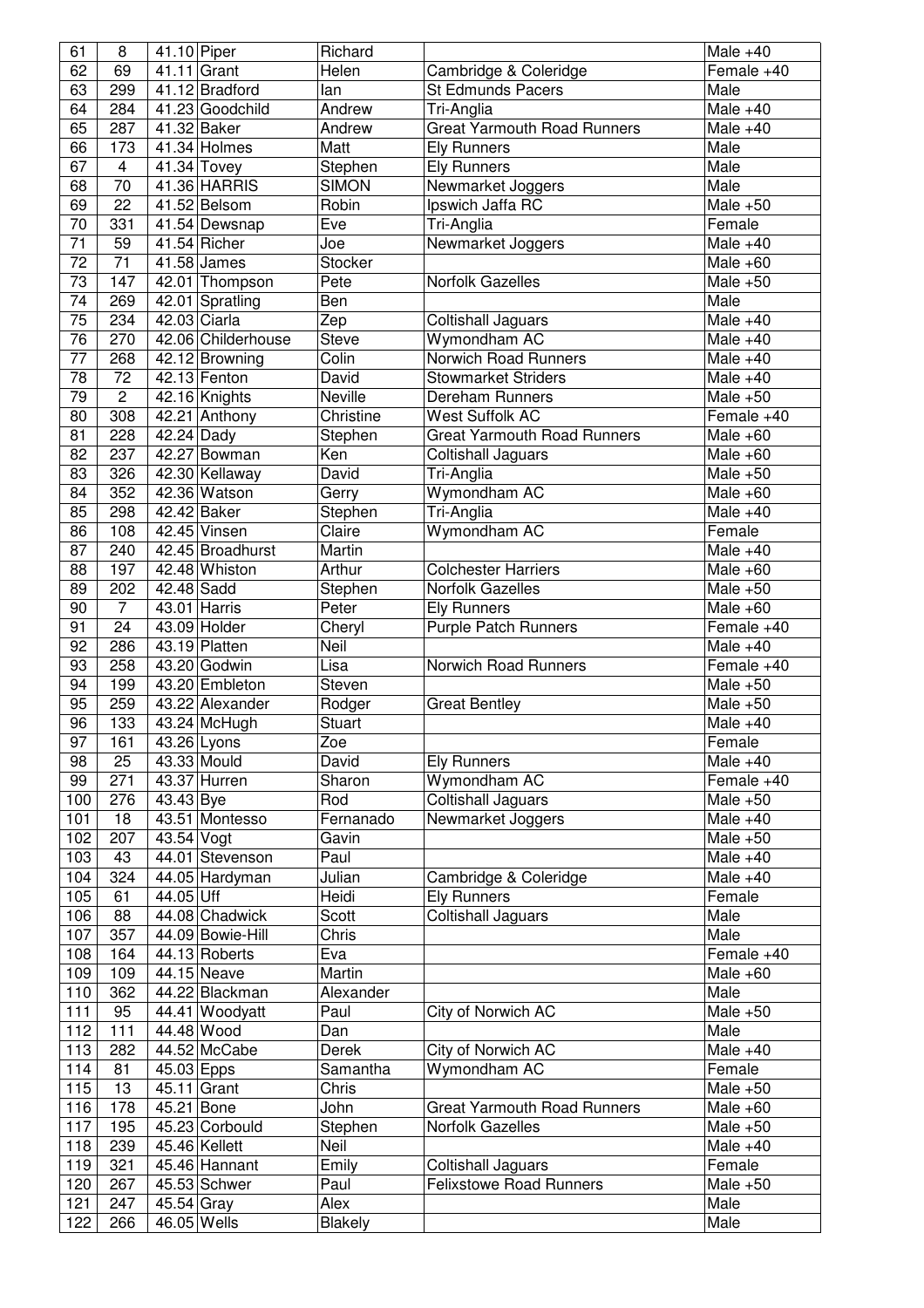| 123 | 346              | 46.11 Price |                   | Ken          | Tri-Anglia                           | Male $+60$                    |
|-----|------------------|-------------|-------------------|--------------|--------------------------------------|-------------------------------|
| 124 | 175              |             | 46.35 Oulds       | Chris        |                                      | Male                          |
| 125 | 28               |             | 46.45 Johnson     | Sam          |                                      | Male                          |
| 126 | 275              |             | 46.52 Steve       | <b>Starr</b> | <b>Ely Runners</b>                   | Male $+40$                    |
| 127 | 148              |             | 46.53 Silver      | lan          | <b>Cambridge University Press RC</b> | Male $+50$                    |
| 128 | 238              | 46.57 Bye   |                   | Ellie        | <b>Coltishall Jaguars</b>            | Female                        |
| 129 | 156              |             | 47.03 Knott       | Elspeth      | <b>Harwich Runners</b>               | Female +60                    |
| 130 | $\overline{171}$ |             | 47.06 Oulds       | Richard      |                                      | Male                          |
| 131 | 338              |             | 47.08 Purbrook    | Clive        | Newmarket Joggers                    | Male $+50$                    |
| 132 | 187              |             | 47.19 Suckling    | Jason        |                                      | Male                          |
| 133 | 354              |             | 47.23 Henery      | Catherine    | Norwich Road Runners                 | Female +40                    |
| 134 | 248              |             | 47.30 Cotton      | Peter        |                                      | Male $+60$                    |
| 135 | 329              |             | 47.34 Whalley     | Simon        | <b>St Edmunds Pacers</b>             | Male $+40$                    |
| 136 | 281              |             | $47.34$ Gurney    | <b>Nick</b>  |                                      | Male                          |
| 137 | 145              |             | 47.51 Heaslip     | Colin        |                                      | Male $+50$                    |
|     | 112              |             |                   | Alistair     |                                      |                               |
| 138 |                  |             | 47.58 Godfrey     |              | Sudbury Joggers                      | Male                          |
| 139 | 305              | 48.05 Ager  |                   | lan          |                                      | Male                          |
| 140 | 177              | 48.06 Hill  |                   | Michael      |                                      | Male                          |
| 141 | 214              |             | 48.08 Barrett     | Eddie        | <b>Ramsey Road Runners</b>           | Male $+40$                    |
| 142 | 158              |             | 48.12 Blackburn   | Jez          |                                      | Male                          |
| 143 | 107              |             | 48.15 Fazackerley | Darren       | 100 Marathon Club                    | Male $+40$                    |
| 144 | 181              |             | 48.23 Websdale    | <b>Steve</b> | Norwich Road Runners                 | Male $+40$                    |
| 145 | 334              |             | 48.24 Barker      | Louise       |                                      | Female                        |
| 146 | 34               |             | 48.25 Stringer    | Julie        | Cambridge & Coleridge                | Female                        |
| 147 | 361              | 48.39 Bunn  |                   | Mandy        | Haverhill                            | Female +40                    |
| 148 | 163              |             | 48.58 Mahoney     | Niall        |                                      | Male $+40$                    |
| 149 | 210              |             | 49.00 Penrose     | Darren       |                                      | Male $+40$                    |
| 150 | 274              |             | 49.02 MacDonald   | Ailsa        | <b>Waveney Valley AC</b>             | Female                        |
| 151 | 1                |             | 49.10 Keevil      | Raymond      | <b>Thetford AC</b>                   | Male $+60$                    |
| 152 | 9                |             | 49.13 Yelloly     | Julia        | Ipswich Triathlon Club               | Female +40                    |
| 153 | 15               |             | 49.35 Osborne     | Andrea       | North Norfolk Beach Runners          | Female +50                    |
| 154 | 35               |             | 49.35 Beeton      | Jason        | Newmarket Joggers                    | Male                          |
| 155 | 289              |             | 49.35 Baker       | Nicola       | <b>Great Yarmouth Road Runners</b>   | Female +40                    |
| 156 | 74               |             | 49.36 Garfoot     | Geoffrey     |                                      | Male $+40$                    |
| 157 | 277              | 49.38 Bye   |                   | Jackie       | Coltishall Jaguars                   | Female +50                    |
| 158 | 309              |             | 49.43 Floate      | Mary         | Reepham Runners                      | Female                        |
| 159 | 223              |             | 49.44 sandford    | Richard      |                                      | Male $+40$                    |
| 160 | 351              |             | 49.47 Egmore      | Jenni        | Reepham Runners                      | Female +40                    |
| 161 | 192              |             | 49.50 Hones       | Linda        | Newmarket Cycling & Triathlon Club   | Female +40                    |
| 162 | 323              |             | 49.57 Stringer    | Steve        | <b>Great Yarmouth Road Runners</b>   | Male $+40$                    |
| 163 | 89               |             | 50.08 Voutt       | Rick         |                                      | Male $+40$                    |
| 164 | 80               |             | 50.11 Garfoot     | Renata       |                                      | Female                        |
| 165 | 236              |             | $50.18$ Jermy     | Carly        | Norwich Road Runners                 | Female                        |
| 166 | 203              |             | 50.38 Hatton      | Karen        | <b>St Edmunds Pacers</b>             | Female +50                    |
| 167 | 48               |             | 50.45 Crossman    | <b>Brent</b> | <b>Ely Runners</b>                   | Male $+40$                    |
| 168 | 227              |             | 50.50 Woods       | Ronnie       |                                      | Male $+40$                    |
| 169 | 330              |             | 51.02 Ostler      | Tim          |                                      | Male $+50$                    |
| 170 | 130              |             | 51.07 Stapleton   | Ruth         | <b>Royston Runners</b>               | Female                        |
| 171 | 40               |             | 51.15 Lozano      | Michael      |                                      | Male                          |
|     |                  |             |                   |              |                                      |                               |
| 172 | 23               | 51.20 Bull  |                   | Mike         |                                      | Male $+60$                    |
| 173 | 166              |             | 51.32 Holmes      | George       |                                      | Male                          |
| 174 | 230              |             | 51.38 Girling     | David        | <b>Great Yarmouth Road Runners</b>   | $\overline{\text{Male}} + 50$ |
| 175 | 222              |             | 51.38 Peach       | Mark         | <b>Great Yarmouth Road Runners</b>   | Male $+40$                    |
| 176 | 64               |             | 51.42 Braverman   | Terry        | Haverhill Running Club               | Male $+60$                    |
| 177 | 265              |             | 51.45 Wells       | Sarah        | Newmarket Cycling & Triathlon Club   | Female                        |
| 178 | 6                |             | 51.53 Holmes      | Ken          |                                      | Male $+50$                    |
| 179 | 246              |             | 51.58 Bradley     | Patsy        | Wymondham AC                         | Female +50                    |
| 180 | 241              |             | 51.59 Clayton     | Nigel        |                                      | Male $+40$                    |
| 181 | 198              |             | 52.02 Coles       | Sharon       |                                      | Female +40                    |
| 182 | 335              | 52.06 Hall  |                   | Lisa         |                                      | Female                        |
| 183 | 219              |             | 52.12 Thawley     | Andrew       |                                      | Male                          |
| 184 | 53               | 52.17 Reid  |                   | David        | <b>Stowmarket Striders</b>           | Male $+50$                    |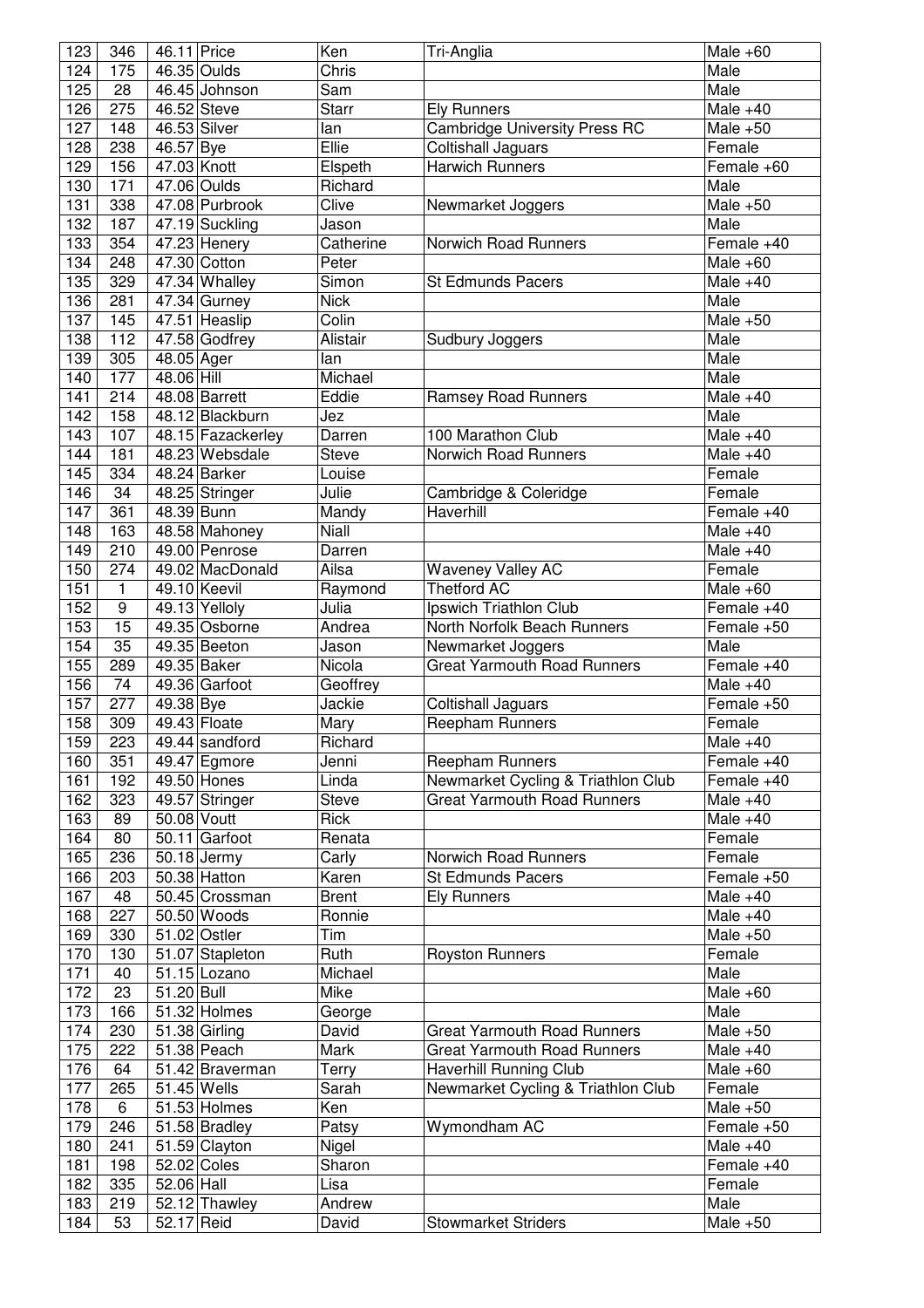| 185              | 68  |             | 52.17 Booth               | Andrew         |                                    | Male $+40$ |
|------------------|-----|-------------|---------------------------|----------------|------------------------------------|------------|
| 186              | 349 |             | 52.19 Lockett             | John           |                                    | Male $+50$ |
| 187              | 220 |             | 52.35 Thawley             | Sarah          |                                    | Female     |
| 188              | 342 |             | $52.41$ Marsh             | Jason          |                                    | Male $+40$ |
| 189              | 79  |             | 52.53 Niemeijer           | Mariska        | <b>PACTRAC</b>                     | Female     |
| 190              | 179 |             | 53.04 Braverman           | Diana          | Cambridge & Coleridge              | Female +60 |
| 191              | 12  |             | 53.05 Neave               | Philip         | <b>Bungay Black Dog</b>            | Male $+60$ |
| 192              | 169 |             | $53.11$ Walker            | Claire         |                                    | Female +40 |
| 193              | 292 |             | 53.22 Owen                | Claire         | Coltishall Jaguars                 | Female     |
| 194              | 353 |             | 53.38 Henery              | Paul           |                                    | Male $+50$ |
| 195              | 113 |             | 53.47 Holmes              | Verity         | Coltishall Jaguars                 | Female     |
| 196              | 333 |             | 53.54 Jones               | Stephanie      |                                    | Female     |
| 197              | 102 |             | 54.01 Whalley             | Loana          | Joggers and Jaunters               | Female +40 |
| 198              | 104 |             | 54.04 Francis             | Gemma          |                                    | Female     |
| 199              | 315 | 54.08 Field |                           | Karen          |                                    | Female     |
| 200              | 168 |             | 54.13 Smith               | Michael        | Wymondham AC                       | Male $+60$ |
| 201              | 16  |             | 54.15 Gunnell             | Hilary         |                                    | Female +50 |
| 202              | 355 |             | 54.16 Owen                | Roy            |                                    | Male $+60$ |
| 203              | 176 |             | 54.18 Haffenden           | Simon          | <b>Haverhill Running Club</b>      | Male $+50$ |
| 204              | 86  | 54.19 Prew  |                           | Rachel         |                                    | Female     |
| 205              | 76  |             | 54.27 Richardson          | John           | <b>Dereham Runners</b>             | Male $+50$ |
| 206              | 318 | 54.29 Cash  |                           | Alan           |                                    | Male       |
| 207              | 231 |             | 54.38 Spandler            | Peter          | <b>Great Yarmouth Road Runners</b> | Male $+50$ |
| 208              | 301 |             | 54.51 Aukland             | Cathy          |                                    | Female     |
| 209              | 211 |             | 54.54 Graveling           | lan            |                                    | Male       |
| 210              | 33  | 54.57 Pryor |                           | Louise         | <b>UKNetrunner</b>                 | Female +50 |
| 211              | 229 | 54.58 Dady  |                           |                | <b>Great Yarmouth Road Runners</b> | Female     |
| 212              | 303 |             | $\overline{54.58}$ Hadley | Sylvia<br>Mark | Wymondham AC                       | Male $+40$ |
| 213              | 85  |             | 55.04 Spandler            | Paul           |                                    | Male $+40$ |
| $\overline{2}14$ |     |             |                           |                |                                    |            |
|                  | 137 |             | 55.18 Crewe               | Richard        |                                    | Male $+40$ |
| 215              | 92  |             | 55.25 Warnes              | Tom            | <b>UKNetrunner</b>                 | Male       |
| 216              | 312 |             | 55.26 Goodman             | Lucy           |                                    | Female     |
| 217              | 155 |             | $55.28$ George            | Mathew         |                                    | Male $+40$ |
| 218              | 262 |             | $\overline{55.32}$ Barley | Sarah          |                                    | Female +40 |
| 219              | 347 |             | 55.36 Cooper              | Louis          | Wymondham AC                       | Male $+60$ |
| 220              | 29  |             | 55.45 Richer              | Glenn          | <b>UKNetrunner</b>                 | Male $+50$ |
| 221              | 56  | 56.08 Parr  |                           | Dawn           | Riverside runners                  | Female     |
| 222              | 129 |             | 56.16 Byford              | Eric           |                                    | Male $+50$ |
| 223              | 339 |             | 56.25 Schofield           | Belinda        | Newmarket Joggers                  | Female +50 |
| 224              | 313 |             | 56.32 Doswald             | Nathalie       |                                    | Female     |
| 225              | 255 |             | 56.34 Young               | Beverley       |                                    | Female +40 |
| 226              | 264 |             | 56.36 Chase               | Juliet         |                                    | Female +50 |
| 227              | 44  | 56.39 Britt |                           | Tony           | <b>UKNetrunner</b>                 | Male $+50$ |
| 228              | 39  |             | 56.56 Jardine             | Sandie         | Ely Tri Club                       | Female +40 |
| 229              | 243 | 56.57 Gray  |                           | Dean           |                                    | Male $+50$ |
| 230              | 99  | 56.58 Doak  |                           | Colin          | <b>Ely Runners</b>                 | Male $+40$ |
| 231              | 314 |             | 57.05 Belcher             | Lynsey         | <b>Norwich Road Runners</b>        | Female     |
| 232              | 121 |             | 57.07 O'Sullivan          | Angela         |                                    | Female     |
| 233              | 278 |             | 57.11 Moore               | <b>Brian</b>   | Norwich Road Runners               | Male $+60$ |
| 234              | 138 |             | 57.28 Clarke              | Hui-Imm        |                                    | Female +40 |
| 235              | 110 |             | 57.32 Porter              | David          |                                    | Male $+60$ |
| 236              | 350 |             | 57.32 Durant              | Rebecca        | <b>Coltishall Jaguars</b>          | Female +60 |
| 237              | 103 | 57.48 Floyd |                           | Melanie        |                                    | Female +40 |
| 238              | 205 | 58.01 Cash  |                           | Paul           |                                    | Male       |
| 239              | 311 |             | 58.07 Janowski            | Lucie          |                                    | Female     |
| 240              | 279 |             | 58.12 Moore               | Lynda          | Norwich Road Runners               | Female +50 |
| 241              | 54  |             | 58.18 Walker              | Colin          |                                    | Male $+50$ |
| 242              | 233 |             | 58.24 Belcher             | Kim            | Norwich Road Runners               | Female +50 |
| 243              | 3   |             | 58.27 Banks               | Gordon         |                                    | Male $+40$ |
| 244              | 55  |             | 58.59 Walker              | Lesley         |                                    | Female +40 |
| 245              | 11  |             | 59.17 Weigand             | Charles        | <b>Great Yarmouth Road Runners</b> | Male $+60$ |
| 246              | 261 |             | 59.23 Baker               | Susan          |                                    | Female +40 |
|                  |     |             |                           |                |                                    |            |